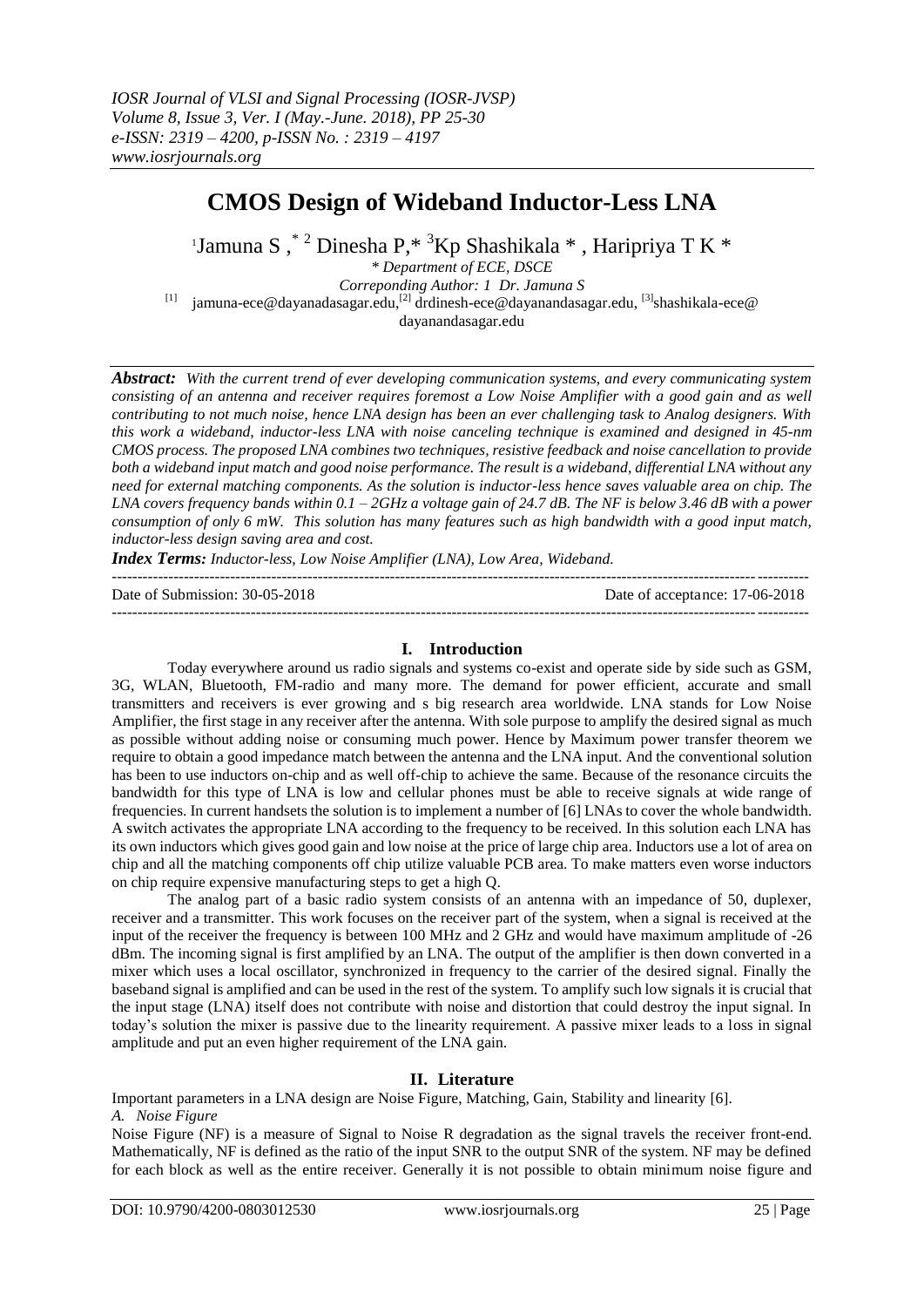maximum gain for an amplifier, and so it is always a trade-off between the two. The value of NF below 5dB is considerable for a LNA design. And is the most important parameter of an LNA.

#### *B. Gain*

Gain is a ratio between the output signal and input signal showing how much the signal can be amplified. It is usually defined in voltage, hence leading to the expression "voltage gain" and is often expressed in the logarithmic scale defined as

Gain=  $20*log$  (V<sub>out</sub> / V<sub>in</sub>) dB

Another gain definition is power gain, which is defined as the output power to the input power. There are sub three power gain definitions that are more frequently used in RF applications. Figure1 illustrates the different powers coming in and out of an amplifier and the different gains. The definitions of each are as follows:

PAVS - Power available from source

PAVN - Power available from network

 $P_{IN}$  - Power delivered to the input

P<sup>L</sup> - Power delivered to the load



## **Figure 1**

And the corresponding gains  $G_T$ ,  $G_P$ ,  $G_A$  are defined as follows Transducer gain =  $G_T$  =  $P_L$  ÷  $P_{IN}$ Operating gain  $=G_P = P_L \div P_{AVS}$ Available gain  $=G_A = P_{AVN} \div P_{AVS}$ 

### *C. Matching*

For maximum power transfer and best performance we require a very good matching between the input and output to source and load respectively. S-parameter is a tool that is used to describe e.g. matching and gain for a circuit.

## *S-parameter: Scattering Parameter*

In Figure 2  $a_1$  is the incident wave at each port and b1 is the reflected but  $b_1$  contains contribution from both incident wave a1 and a2, as they scatter through the two-port. From the figure we can write the s-parameter equation as

 $b1 = S_{11}a_1 + S_{12}a_2$  $b2 = S_{21}a_1 + S_{22}a_2$ 



**Figure 2**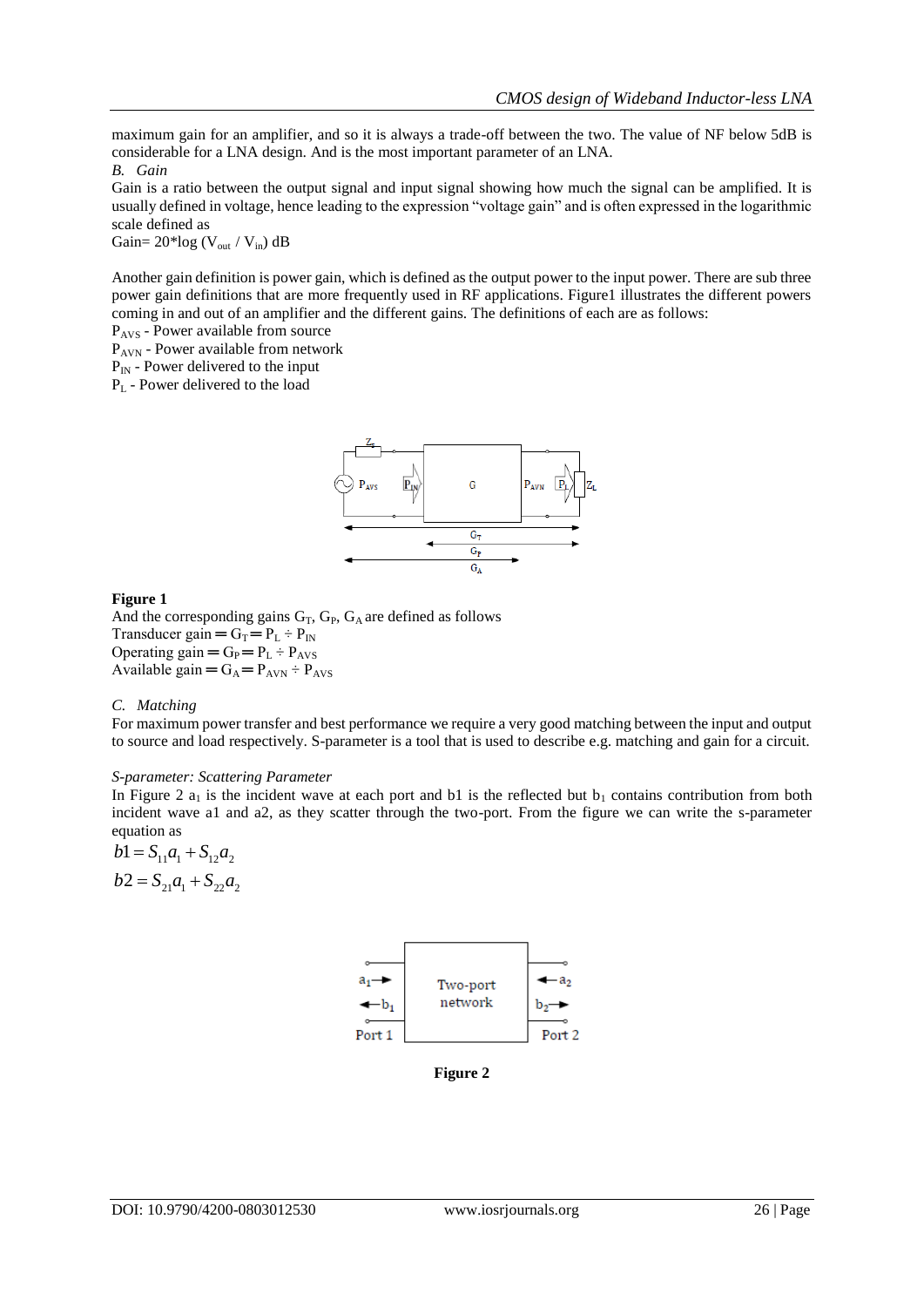$$
\begin{bmatrix} b1 \\ b2 \end{bmatrix} = \begin{bmatrix} S_{11} & S_{12} \\ S_{21} & S_{22} \end{bmatrix} \begin{bmatrix} a1 \\ a2 \end{bmatrix}
$$

S11 describes how much of a1 is reflected back through b1, it is a measure of how good the input matching is and also a measure of input impedance. S12 quantifies how much of a2 gets scattered through the system to reach till b1 and hence indicative of how good the isolation is from the output to the input. S22 is as similar to S11 but at the output, hence indicative of the output impedance. S21 is the measure of how much the incident wave at the input affects the reflected wave at the output and in simple how the input signal affects the output signal. A good amplifier would have a S11 and S22 low, S21 high and S12 equal to zero.

## **III. Wide Band Lna Design**

In this work we propose a wide band LNA with resistive feedback and noise cancellation stage. A common source cascaded type amplifier is used in the input core.

The circuit diagram is as shown below figure 3.



**Figure 3: Proposed Circuit**

### *D. Input Stage*

Input stage is chosen as Common Source Stage with Cascode transistor, this technique is chosen due to its simplicity and relatively good performance in terms of noise and gain. And with using a cascode transistor [3] we obtain increased gain and input isolation and lower input capacitance. The input is biased through RL, which also serves as the load for the cascode. To ease the requirements on  $M<sub>incas</sub>$  and to lower the voltage drop over the transistor, a resistor R1 is added as a current source to lead some of the drain current from  $M_{in}$  past  $M_{in}$  and RL. This makes it easier to find good bias levels for the input stage but it also lowers the gain, as some of the ac current will pass through R1 instead of RL.

### *E. Negative Feedback*

In amplifiers negative feedback is employed to improve stability and linearity. In this work the feedback is primarily to obtain a wideband input match. Instead of inductors as matching components the trans-conductance of the input stage is being utilized for the input match. From [3] a solution with an active feedback is presented and by using this technique, one can isolate the input from node V2 and improve the input match. The active feedback network is implemented using a source follower. This feedback has the drawback that it has gain below unity compared with a CS stage which contribute to more noise. The main advantage is a more stable circuit. The active feedback also increases the gain since it relaxes the load contributed by the feedback. Even though  $M_{\text{feedback}}$  is introduced Rf is kept in the feedback loop for two reasons. First of all it gives one more variable to set for making the input match and second the feedback loop contributes less noise with a resistor. A resistor is the least noisy element and by adding Rf Mfeedback can be kept smaller, thus there is less noise introduced in the feedback. To prevent DC current from going through Rf , which will lead only to higher current consumption in the source, a DC bias is placed between the source of the transistor and the resistor Rf .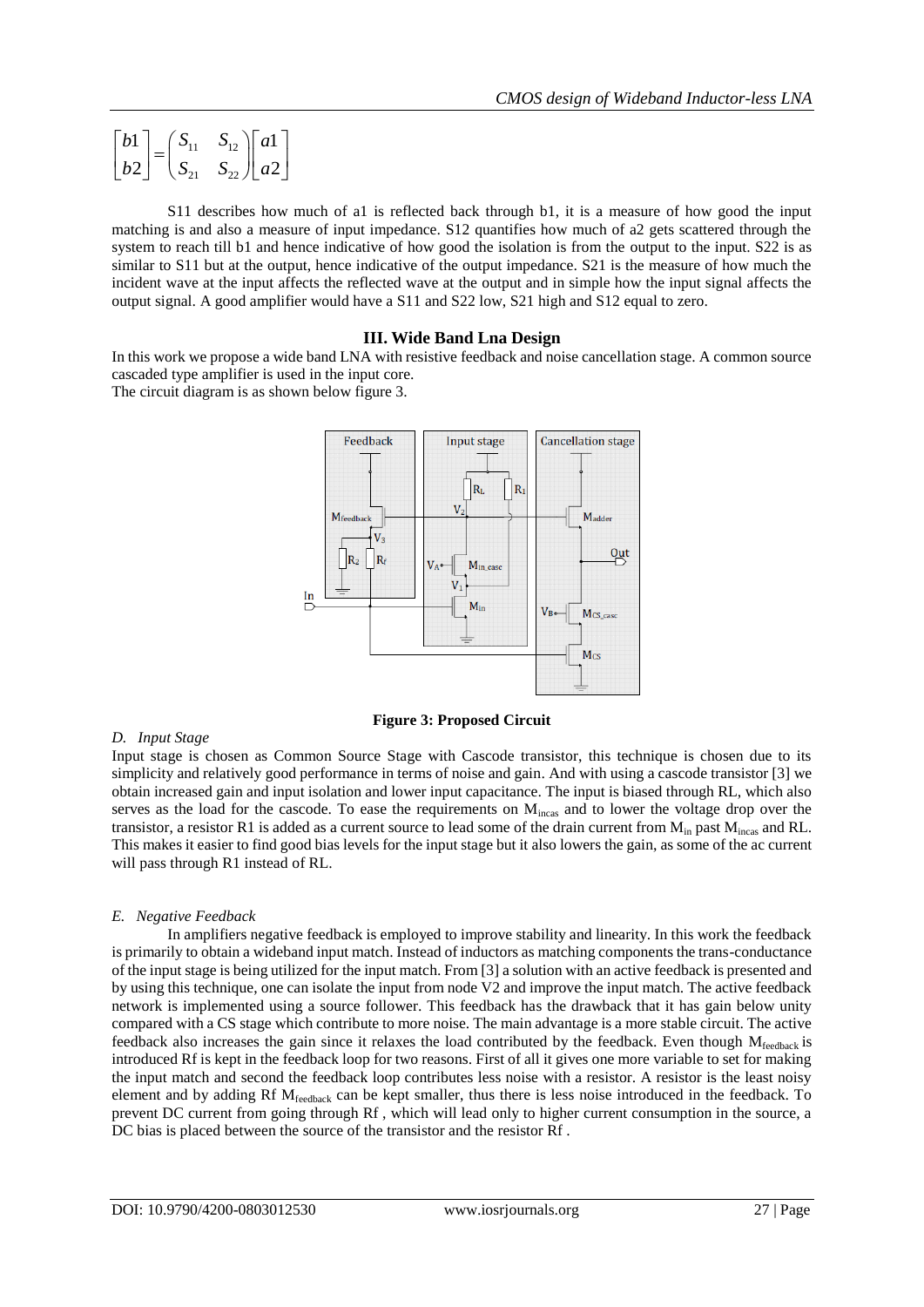## *F. Noise Cancelling*

All of circuit elements contribute to noise and once added it becomes not possible to remove it. The design goal has always been to minimize the amount of so generated noise within each element and thus get a low NF [2]. Referring to figure 4, we see that if the high frequency signals are noise and the others is the desired signal then the output would only contain the desired signal while the noise is eliminated. If it is possible to create two nodes where the signal has the same phase and the noise has the opposite then noise canceling would be possible.



**Figure 4:** Basic noise canceling theory



**Figure 5:** Basic noise canceling circuit with CMOS devices

# **IV. Results**

Figure 6 shows the detailed circuit diagram for the LNA amplifier as designed on cadence. Figure 7 shows the test bench circuit employed for analyzing the gain, noise figure and s- parameter calculation on the tool. Figure 8 is implicative of gain achieved by the so proposed circuit and is well above 24 dB. While figure 9 is indicative of noise figure achieved by the LNA and is well below 2.45dB for frequencies of 0.1 to 2 GHz



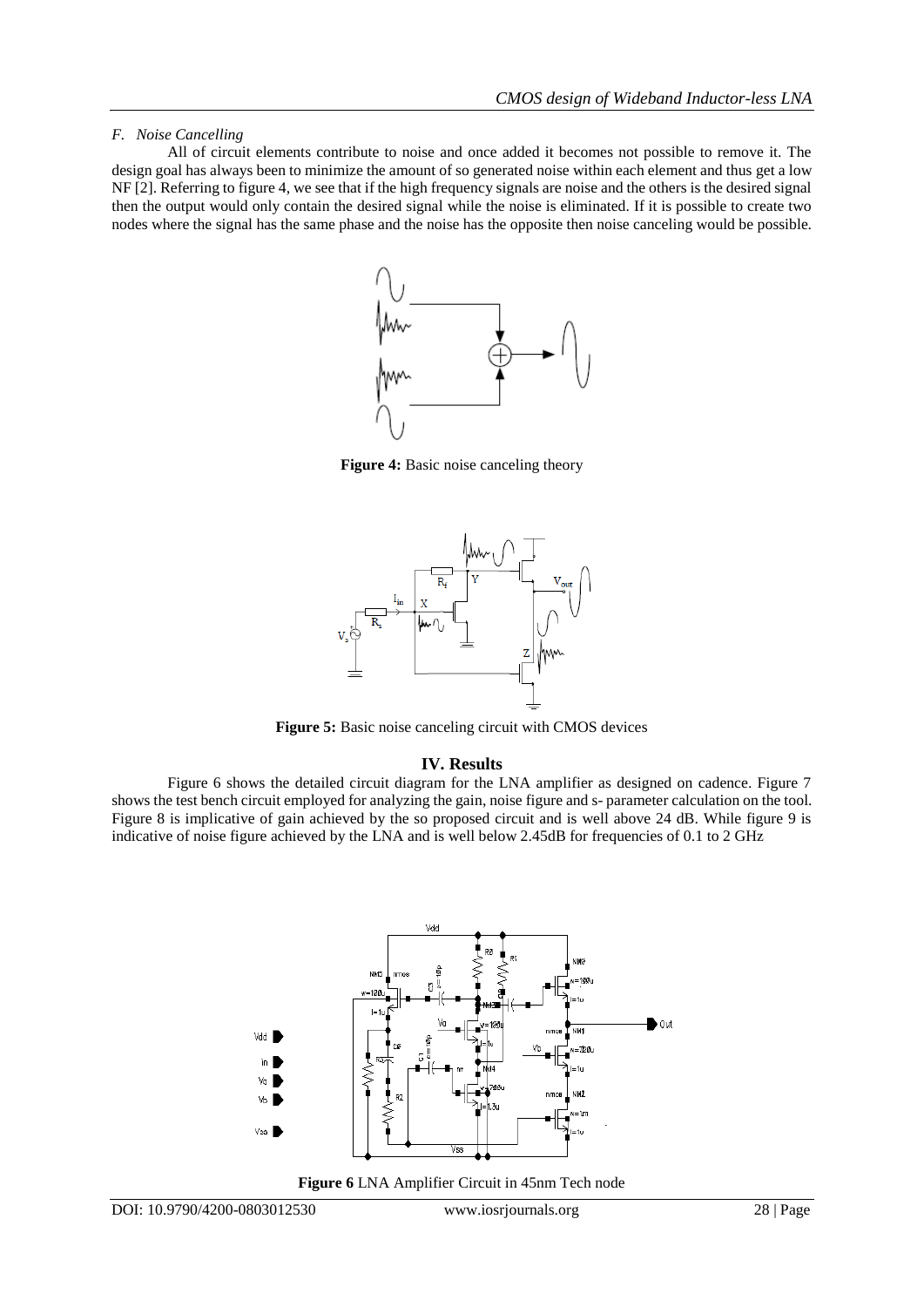

**Figure 7:** LNA Test Bench

**Table 1 Comparison with referred works [2], [3], [4]**

| Specifications |                   | [3]               | [4]                      | .<br>This Work           |
|----------------|-------------------|-------------------|--------------------------|--------------------------|
| Gain $(dB)$    | $13.7 \text{ dB}$ | $25.2 \text{ dB}$ | 21 dB                    | 24.69 dB                 |
| $S11$ (dB)     | $<-8$ dB          | $<-15$ dB         | $\langle -12 \text{ dB}$ | $\langle -12 \text{ db}$ |
| $NF$ (dB)      |                   | 2.6               | 2.5                      | 3.46                     |
| Power (mW)     | 35                | 42                | 2 <sub>1</sub>           | າາ                       |